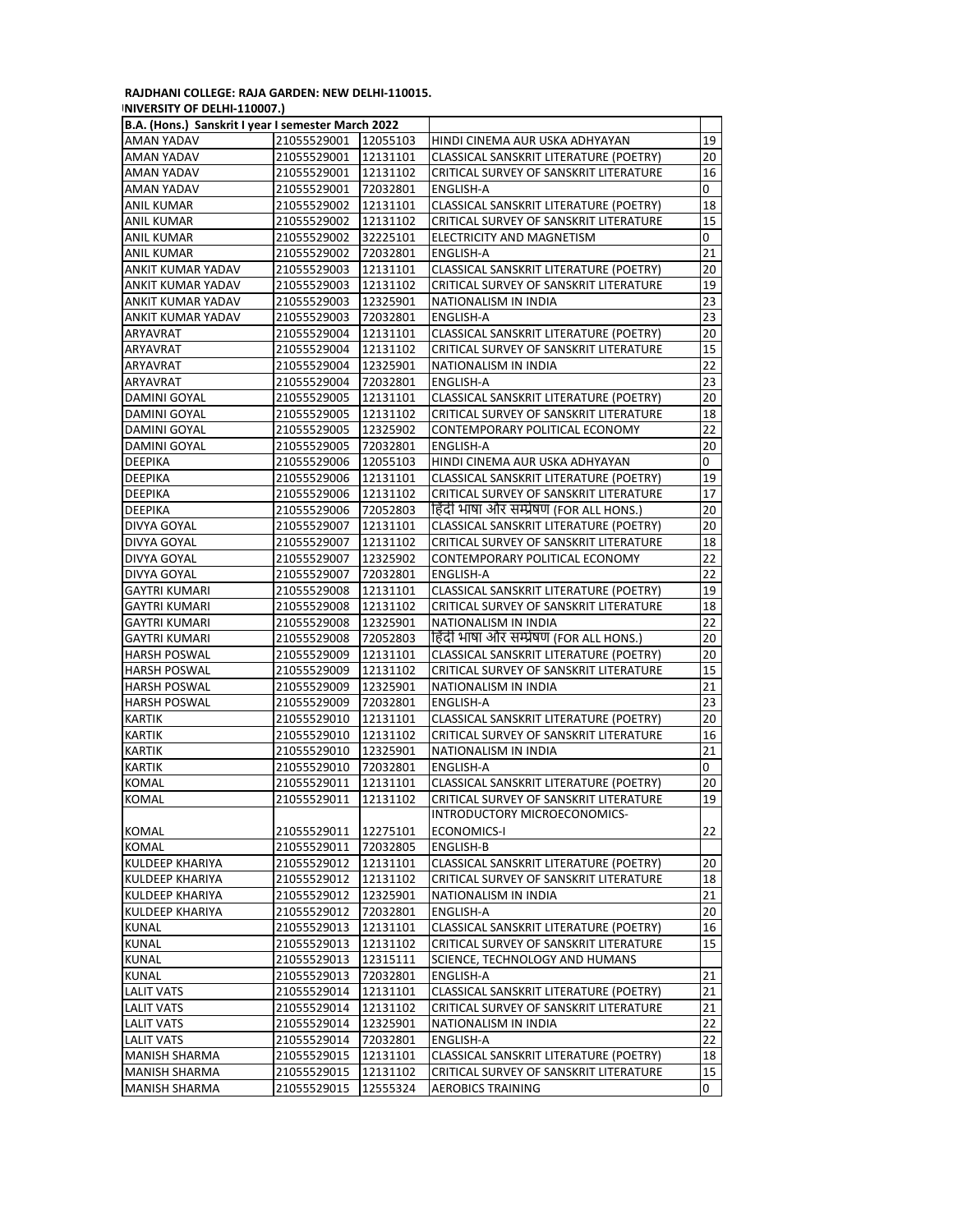| <b>MANISH SHARMA</b>     | 21055529015          | 72182801 | <b>ENVIRONMENTAL SCIENCE</b>              | 0               |
|--------------------------|----------------------|----------|-------------------------------------------|-----------------|
| <b>MUSKAN RAJAK</b>      | 21055529016          | 12055103 | HINDI CINEMA AUR USKA ADHYAYAN            | 19              |
| <b>MUSKAN RAJAK</b>      | 21055529016          | 12131101 | CLASSICAL SANSKRIT LITERATURE (POETRY)    | 19              |
| <b>MUSKAN RAJAK</b>      | 21055529016          | 12131102 | CRITICAL SURVEY OF SANSKRIT LITERATURE    | 18              |
| <b>MUSKAN RAJAK</b>      | 21055529016          | 72032801 | <b>ENGLISH-A</b>                          | 21              |
| <b>NANDANI</b>           | 21055529017          | 12131101 | CLASSICAL SANSKRIT LITERATURE (POETRY)    | 20              |
| <b>NANDANI</b>           | 21055529017          | 12131102 | CRITICAL SURVEY OF SANSKRIT LITERATURE    | 20              |
| <b>NANDANI</b>           | 21055529017          | 12325901 | NATIONALISM IN INDIA                      | 22              |
| <b>NANDANI</b>           | 21055529017          | 72052803 | हिंदी भाषा और सम्प्रेषण (FOR ALL HONS.)   | 20              |
| <b>NANDINI</b>           | 21055529018          | 12055103 | HINDI CINEMA AUR USKA ADHYAYAN            | 20              |
| <b>NANDINI</b>           | 21055529018          | 12131101 | CLASSICAL SANSKRIT LITERATURE (POETRY)    | 20              |
| <b>NANDINI</b>           | 21055529018          | 12131102 | CRITICAL SURVEY OF SANSKRIT LITERATURE    | 17              |
| <b>NANDINI</b>           | 21055529018          | 72032801 | ENGLISH-A                                 | 21              |
| PRAVILA KUMARI           | 21055529019          | 12131101 | CLASSICAL SANSKRIT LITERATURE (POETRY)    | 22              |
| PRAVILA KUMARI           | 21055529019          | 12131102 | CRITICAL SURVEY OF SANSKRIT LITERATURE    | 17              |
| PRAVILA KUMARI           | 21055529019          | 12325901 | NATIONALISM IN INDIA                      | 22              |
| PRAVILA KUMARI           | 21055529019          | 72052803 | हिंदी भाषा और सम्प्रेषण (FOR ALL HONS.)   | 20              |
| PRIYANKA KUMARI          | 21055529020          | 12131101 | CLASSICAL SANSKRIT LITERATURE (POETRY)    | 21              |
| PRIYANKA KUMARI          | 21055529020          | 12131102 | CRITICAL SURVEY OF SANSKRIT LITERATURE    | 21              |
| PRIYANKA KUMARI          | 21055529020          | 12325901 | NATIONALISM IN INDIA                      | $\overline{22}$ |
| PRIYANKA KUMARI          | 21055529020          | 72032801 | <b>ENGLISH-A</b>                          | 22              |
| RAJU KUMAR RAM           | 21055529021          | 12055103 | HINDI CINEMA AUR USKA ADHYAYAN            | 20              |
| RAJU KUMAR RAM           | 21055529021          | 12131101 | CLASSICAL SANSKRIT LITERATURE (POETRY)    | 16              |
| RAJU KUMAR RAM           | 21055529021          | 12131102 | CRITICAL SURVEY OF SANSKRIT LITERATURE    | 16              |
| RAJU KUMAR RAM           | 21055529021          | 72052803 | हिंदी भाषा और सम्प्रेषण (FOR ALL HONS.)   | 20              |
| <b>ROHIT</b>             | 21055529022          | 12131101 | CLASSICAL SANSKRIT LITERATURE (POETRY)    | 19              |
| <b>ROHIT</b>             | 21055529022          | 12131102 | CRITICAL SURVEY OF SANSKRIT LITERATURE    | 17              |
| <b>ROHIT</b>             | 21055529022          | 12325901 | NATIONALISM IN INDIA                      | 21              |
| <b>ROHIT</b>             | 21055529022          | 72032801 | <b>ENGLISH-A</b>                          | 20              |
| <b>SACHIN KUMAR GURU</b> |                      |          | HINDI CINEMA AUR USKA ADHYAYAN            | 0               |
|                          | 21055529023          | 12055103 |                                           | 21              |
| SACHIN KUMAR GURU        | 21055529023          | 12131101 | CLASSICAL SANSKRIT LITERATURE (POETRY)    |                 |
| SACHIN KUMAR GURU        | 21055529023          | 12131102 | CRITICAL SURVEY OF SANSKRIT LITERATURE    | 19              |
| SACHIN KUMAR GURU        | 21055529023          | 72032801 | ENGLISH-A                                 | 0               |
| <b>SANDEEP KUMAR</b>     | 21055529024          | 12131101 | CLASSICAL SANSKRIT LITERATURE (POETRY)    | 19              |
| SANDEEP KUMAR            | 21055529024          | 12131102 | CRITICAL SURVEY OF SANSKRIT LITERATURE    | 19              |
| SANDEEP KUMAR            | 21055529024          | 12325901 | NATIONALISM IN INDIA                      | 0<br>22         |
| SANDEEP KUMAR            | 21055529024          | 72032801 | ENGLISH-A                                 |                 |
| SANTOSH                  | 21055529025          | 12131101 | CLASSICAL SANSKRIT LITERATURE (POETRY)    | 22              |
| SANTOSH                  | 21055529025          | 12131102 | CRITICAL SURVEY OF SANSKRIT LITERATURE    | 17              |
| SANTOSH                  | 21055529025          | 12325901 | NATIONALISM IN INDIA                      | 21              |
| <b>SANTOSH</b>           | 21055529025          | 72032801 | ENGLISH-A                                 | 22              |
| <b>SRISTI</b>            | 21055529026          | 12131101 | CLASSICAL SANSKRIT LITERATURE (POETRY)    | 21              |
| <b>SRISTI</b>            | 21055529026          | 12131102 | CRITICAL SURVEY OF SANSKRIT LITERATURE    | 18              |
| <b>SRISTI</b>            | 21055529026 12325901 |          | NATIONALISM IN INDIA                      | 21              |
| <b>SRISTI</b>            | 21055529026          | 72032801 | ENGLISH-A                                 | 22              |
| <b>SURAJ</b>             | 21055529027          | 12131101 | CLASSICAL SANSKRIT LITERATURE (POETRY)    | 21              |
| <b>SURAJ</b>             | 21055529027          | 12131102 | CRITICAL SURVEY OF SANSKRIT LITERATURE    | 17              |
|                          |                      |          | DELHI THROUGH THE AGES: THE MAKING OF ITS |                 |
| <b>SURAJ</b>             | 21055529027          | 12315110 | <b>EARLY MODERN HISTORY</b>               | 24              |
| <b>SURAJ</b>             | 21055529027          | 72032801 | ENGLISH-A                                 | 21              |
| <b>SUSHANT YADAV</b>     | 21055529028          | 12055103 | HINDI CINEMA AUR USKA ADHYAYAN            | 21              |
| <b>SUSHANT YADAV</b>     | 21055529028          | 12131101 | CLASSICAL SANSKRIT LITERATURE (POETRY)    | 22              |
| SUSHANT YADAV            | 21055529028          | 12131102 | CRITICAL SURVEY OF SANSKRIT LITERATURE    | 21              |
| SUSHANT YADAV            | 21055529028          | 72032801 | ENGLISH-A                                 | 22              |
| <b>VEER SINGH JOLHE</b>  | 21055529029          | 12055103 | HINDI CINEMA AUR USKA ADHYAYAN            | 21              |
| <b>VEER SINGH JOLHE</b>  | 21055529029          | 12131101 | CLASSICAL SANSKRIT LITERATURE (POETRY)    | 23              |
| <b>VEER SINGH JOLHE</b>  | 21055529029          | 12131102 | CRITICAL SURVEY OF SANSKRIT LITERATURE    | 23              |
| <b>VEER SINGH JOLHE</b>  | 21055529029          | 72032801 | ENGLISH-A                                 | 21              |
| <b>VIKAS</b>             | 21055529030          | 12055103 | HINDI CINEMA AUR USKA ADHYAYAN            | 23              |
| <b>VIKAS</b>             | 21055529030          | 12131101 | CLASSICAL SANSKRIT LITERATURE (POETRY)    | 23              |
| VIKAS                    | 21055529030          | 12131102 | CRITICAL SURVEY OF SANSKRIT LITERATURE    | 22              |
| <b>VIKAS</b>             | 21055529030          | 72032801 | ENGLISH-A                                 | 23              |
| VINAY                    | 21055529031          | 12055103 | HINDI CINEMA AUR USKA ADHYAYAN            | 21              |